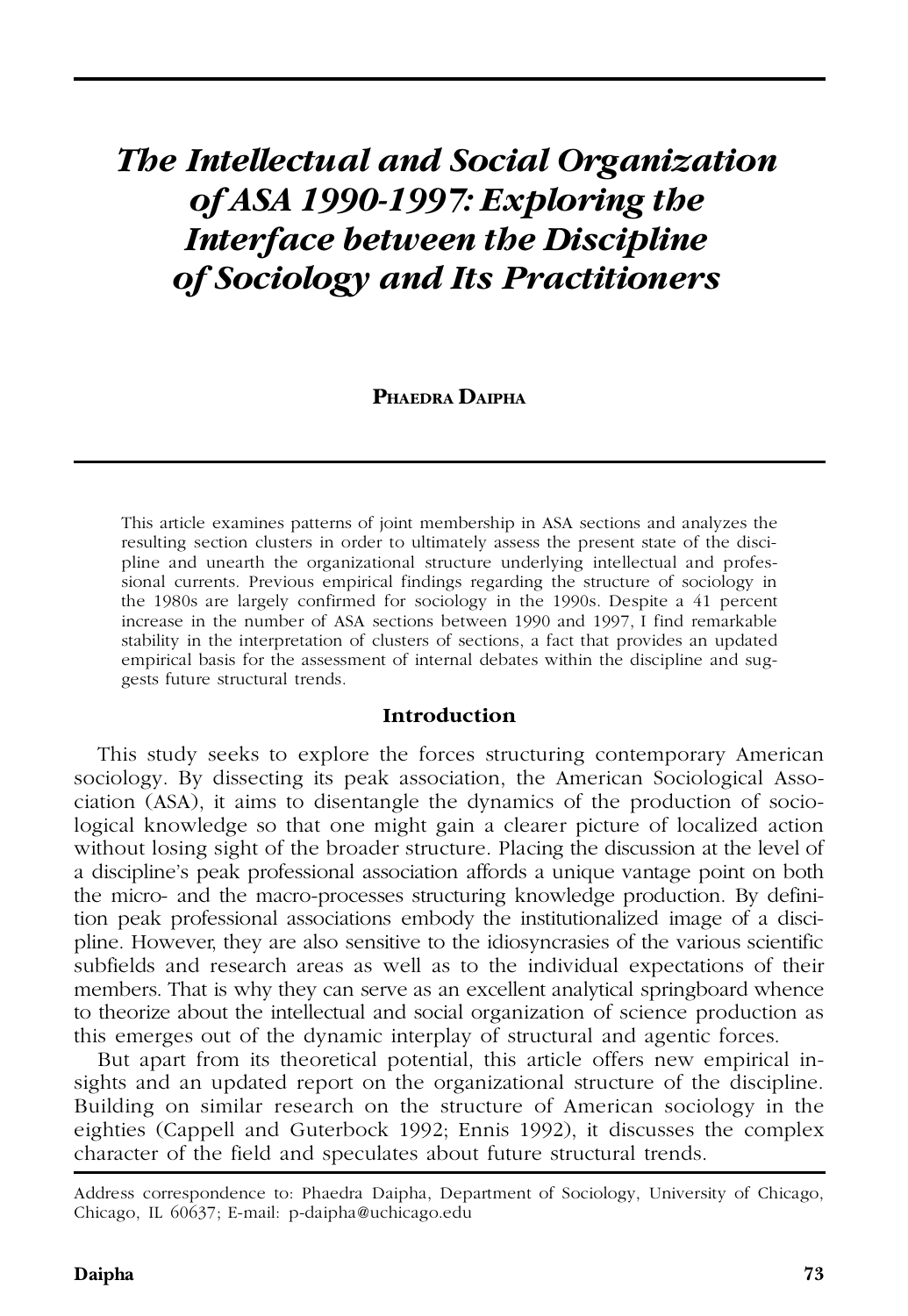## **Previous Empirical Studies of the ASA**

Since this article can be seen as an extension of and a commentary on similar empirical work by Ennis (1992) and, especially, Cappell and Guterbock (1992) on the structure of ASA in the eighties, $\frac{1}{1}$  I will very briefly discuss these two studies before presenting my own research.

James G. Ennis considers the clique and fissure formations of sociological specialties as these emerge out of the areas of interest<sup>2</sup> of ASA members. According to Ennis, "[m]aking explicit the intellectual and social web of a discipline may shed light on the relative size, prestige, and power of particular specialties, the rise and decline of topical areas, and the diffusion of theories and methods among them" (1992: 260). Using cluster and multidimensional scaling techniques, Ennis identifies seven distinct clusters of specialty areas (Deviance and Control, Setting and Context, Political and Macrosociology, Theory and Culture, Numbers, Social Psychology/Gender/Medical, Stratification and Work) and discusses their relative position within the discipline. Notably, no single cluster occupies the center of the field. Rather, the center is shared by both substantive and applied orientations, with theoretical and quantitative clusters pulling towards opposite ends of the spectrum (Ennis 1992: 264).

Instead of using areas of interest as their unit of analysis, Charles L. Cappell and Thomas M. Guterbock (1992) look at joint membership in ASA sections. They argue that sections represent institutionalized areas of sociology and attract members active in research and publication. In this respect, in contrast to "invisible colleges" (Crane 1972), sections can be considered the "visible" part of professional specialist networks (Cappell and Guterbock 1992: 268). Assuming "that the greater the overlap in membership between two sections, the more proximate the sections are in the discipline's structure," Cappell and Guterbock employ cluster and multidimensional scaling analysis to capture the structure of sociology<sup>3</sup> (1992: 267). Their modeling is meant to test four distinct hypotheses as to the structure of the discipline: (a) it is cognitively based (ideational theory); (b) it hinges on the dynamics between the interests of the welfare state and a critically opposed academia (political-economic theory); (c) it rises out of market and status concerns (professional power theory); (d) it is defined by collaboration ties (intellectual circle/network theory). After plotting the specialties in three-dimensional space, they identify three parameters that best describe the structure of American sociology in the eighties: (1) a "Critical/ Applied" axis that distinguishes between the discipline's critical block and "Standard American Sociology,"<sup>4</sup> (2) a "Professional Power" axis predominantly populated by prestigious subfields and white, non-Hispanic males at one end of its spectrum and female and minority sociologists on the other, and (3) a "Microsociology/Macrosociology" axis differentiating between specialties primarily working at the micro- vs. the macro-level of analysis. According to the authors, these parameters lend partial support to the first three hypotheses. Although their report does not yield the same specialty clusters, it does point to similar conclusions to those drawn by Ennis. Furthermore, the latter's contention that the center of the field is defined by more than one specialty is categorically confirmed by Cappell and Guterbock (1992: 271): "there was no central cluster of specialties—the scattered specialties resembled a *systase* rather than a sys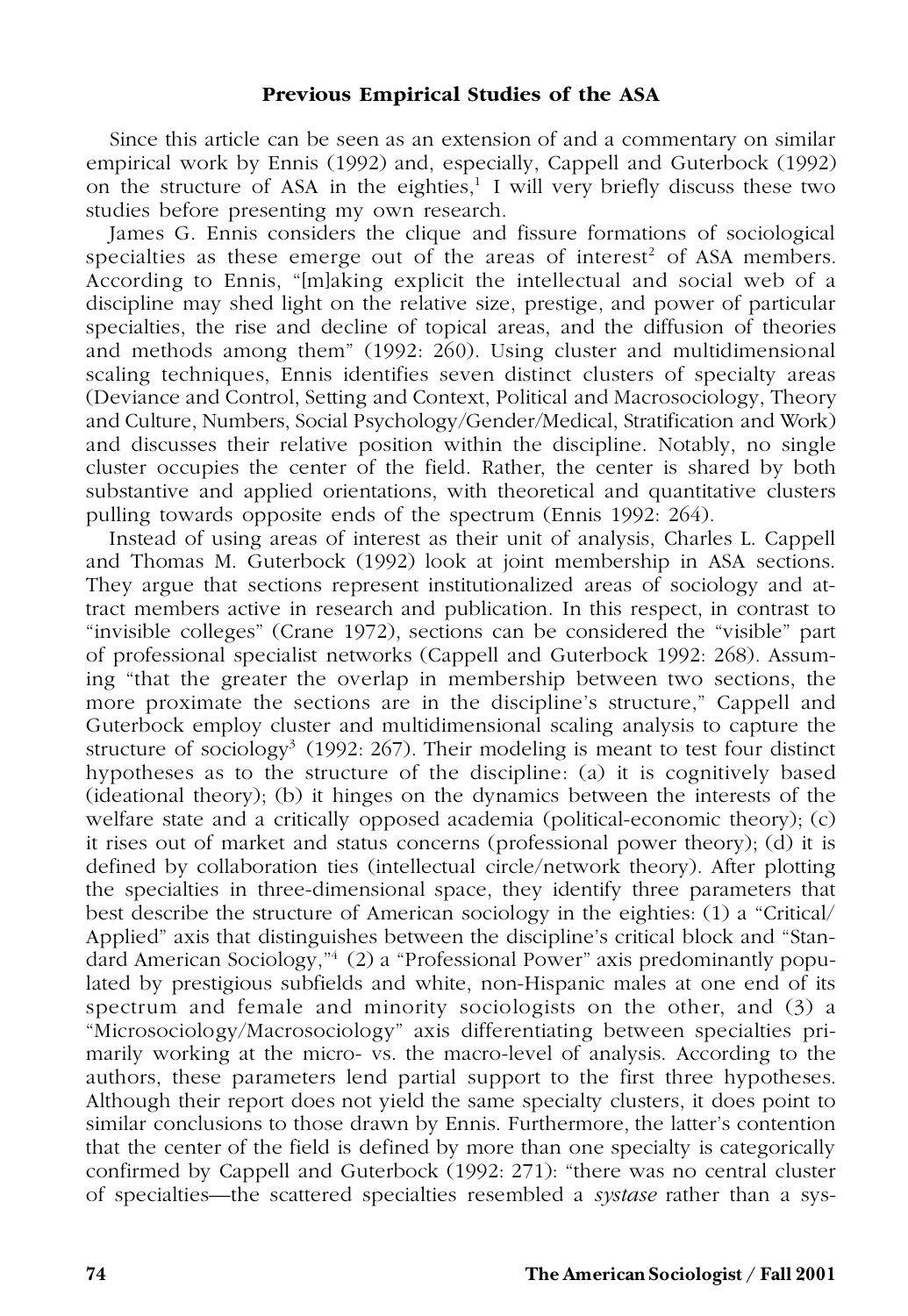tem. […] The structure of sociology may be moving toward a postmodern cultural anomie."

Despite differences in units of analysis and theoretical scope then, both reports essentially arrive at quite comparable results, thus mutually reinforcing each other's observations about the intellectual and organizational structure of ASA in the eighties.

#### **Data**

My data is derived from ASA membership directories. Every year, ASA sends a renewal form to its members where, among other requests for dues and contributions, they are asked to indicate whether, for a specified fee, they would like to be considered a member of one or more of its sections. Sections must be distinguished from what ASA calls "areas of sociological interest." In the initial membership application form, prospective members are asked to provide some general demographic information (age, gender, race/ethnic background, citizenship, education level, employment status), their section selections, as well as four areas of sociological interest in order of priority. All of this information is included in the *Biographical Directory of Members* published biannually by ASA. My analysis is based on information provided in the 1990 and 1997-98 directories. By collecting section selections for each ASA member and creating a binary database of the relevant information, I was able to quantify joint section preferences (the number of members shared by two sections) into a distance measure (the degree of proximity between the two sections). Thus, I was ultimately able to construct a square, symmetrical, joint-frequency similarity matrix with cells translating the number of persons holding simultaneous membership in each pair of sections into distances<sup>5</sup> between sections at that particular time point.

There are various reasons that I chose to focus on section memberships (see Cappell and Guterbock 1992) rather than areas of interest (see Ennis 1992). From a practical point of view, information on areas of interest is limited to four choices, collected at the initial entry stage and never updated. Section membership, on the other hand, is limitless and reviewed annually. Furthermore, the fact that section members are required to pay annual dues in order to preserve their membership privileges attests to the commitment of those who choose to get involved. On a more substantive level, sections, with their elected officials, administrative personnel, newsletters, and sessions during ASA annual meetings, reflect a more or less formalized and rigorous structure and, in this sense, seem better positioned to allow one a view into the intellectual and organizational configuration of the discipline. In this respect, while it can be argued that a mapping out of areas of sociological interest might provide valuable insights into processes of growth and decline of research areas because of the scope of their substantive spectrum, the examination of clustering patterns among sections is a far more reliable measure of the dynamic interface between the cognitive and organizational structure of sociology. After all, conceiving of a scientific discipline as a reputational work organization necessarily places special emphasis on the formalized patterns of knowledge production that, in their turn, give specialties their unique form. It is within the framework of the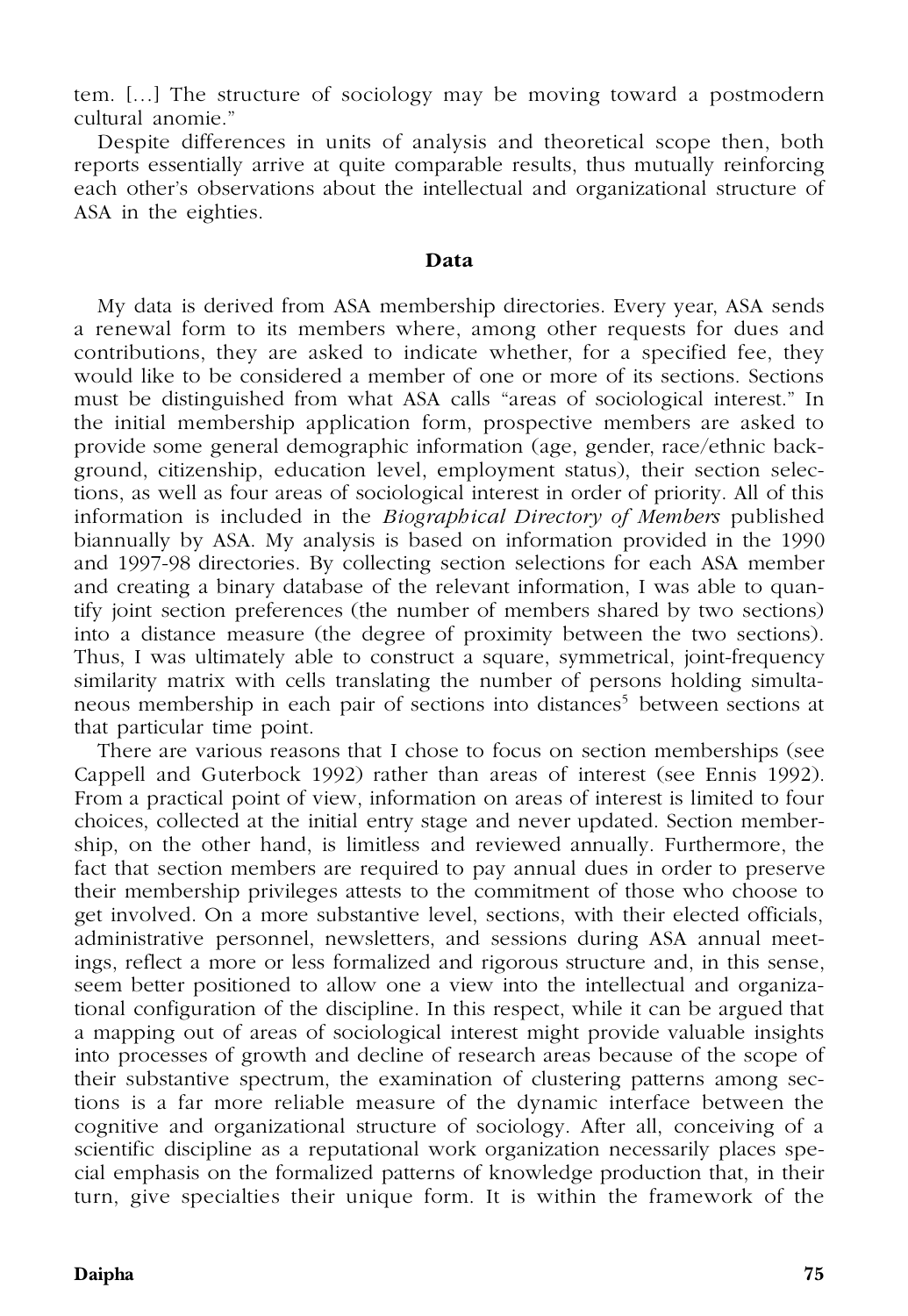discussion of section membership that one can most appropriately address sociology as a discipline proper, as a scientific network at its stage of maturity. To paraphrase Cappell and Guterbock (1992), sections make the structure of sociological knowledge production visible.

For both time points, 1990 and 1997, the ASA joint section membership frequencies used represent a full census of section memberships. There were 27 sections in 1990 and 38 sections in 1997. While ASA membership held steady at around 13,500 members, members belonging to at least one section increased from 50 percent in 1990 to 60 percent in 1998. Members belonging to two or more sections increased from 28 percent (3,815 joint section members) in 1990 to 38 percent (5,060 joint section members) in 1997.

#### **Analysis**

If membership in two sections is an indicator of co-specialization, one can legitimately argue that the greater the degree of co-specialization between two sections, the more proximate sections are expected to be within the overall structure of sociology (Cappell and Guterbock 1992). Based on that assumption, I conducted a cluster analysis in SPSS, using Jaccard distances and betweengroups average linkage, for each joint section membership data matrix. The dendrograms in Figures 1 and 2 display the resulting structures for years 1990 and 1997 respectively, with newly introduced sections and their introduction year in bold script. Following Figure 1, ASA can be described in terms of six clusters that clearly exhibit a distinct conceptual theme. This picture is essentially repeated in Figure 2. This time, however, we encounter ten clusters instead of six, primarily the result of the institutionalization of 11 new specialties within a seven-year period. In effect, the introduction of the "Sociology of Mental Health" and "Alcohol and Drugs" has produced a thematically distinct cluster comprising five sections. The same outcome has had the addition of the sections of "Rational Choice" and "Mathematical Sociology" or that of "Race, Gender and Class," the "Section on Sexualities," and the "Sociology of Children." An idiosyncrasy of the 1997 configuration is the outlier status of the section of "Peace and War" at the bottom of the cluster hierarchy.

Looking at the boundaries between and within the clusters, one notes that the 1990 initial division of the discipline into critical, micro- and macro-sociology (clusters I and II, III and IV, V and VI respectively) becomes more complex in 1997. Now, the discipline is first fractured into five, much more specialized and thematically coherent categories (clusters I, II, III through V, VI and VII, VIII and IX). Furthermore, in 1997, proximity distances between clusters are generally less prominent while those within clusters are markedly more pronounced, indicating the conceptual and social affinity of the sections within them.<sup>6</sup>

Finally, it should be noted that the hierarchy among clusters has been modified considerably between the two time points with no clusters occupying the same position relative to the whole cluster or to their former structural neighbors.

In order to get a more detailed and systematic representation of the distances between ASA sections, I turned to multidimensional scaling (MDS) techniques and analyzed each of the two proximity matrices using ALSCAL (SPSS 1993: 155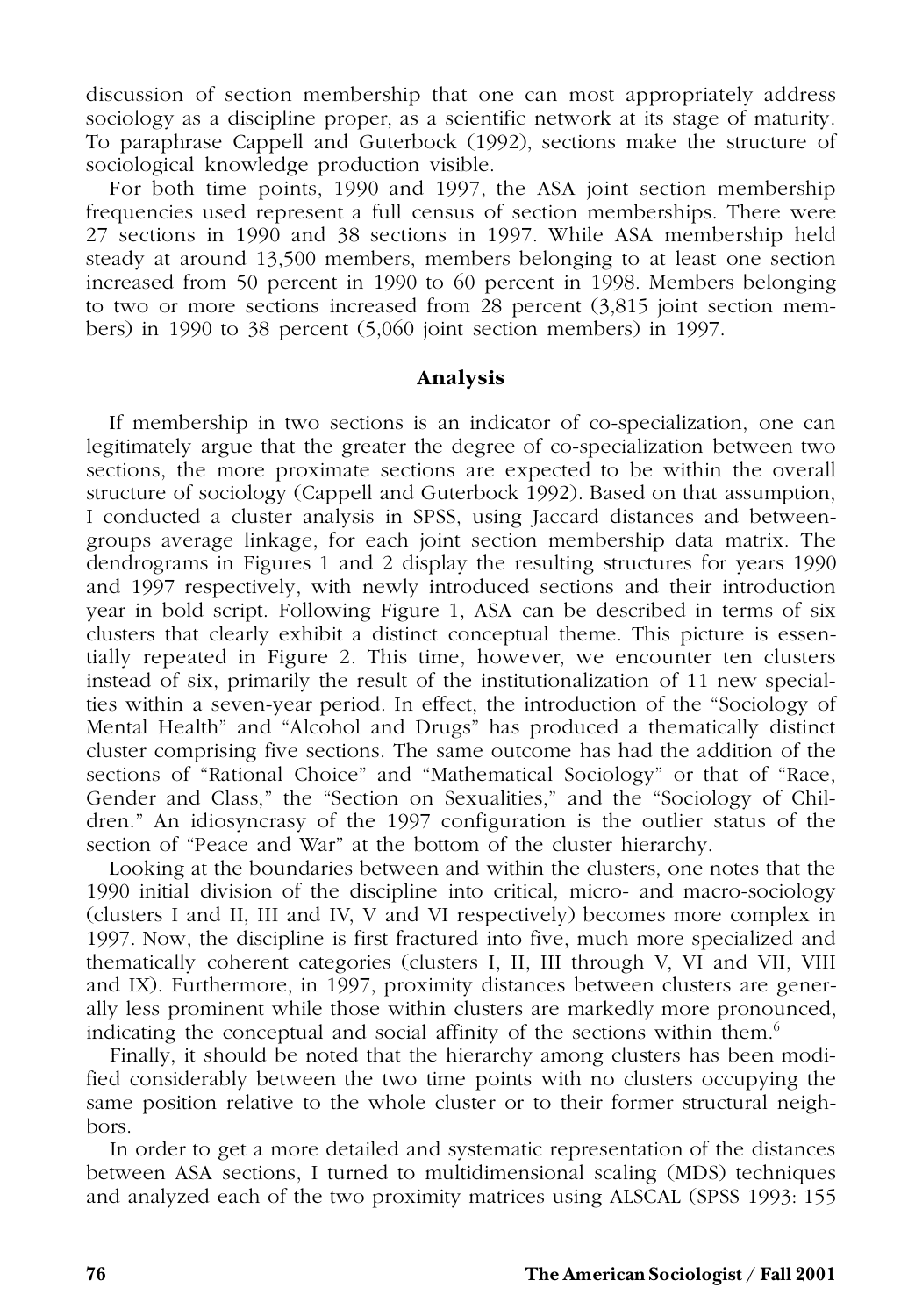#### **Figure 1**

#### **Hierarchical Clustering of Joint Specialties in Sociology: ASA, 1990**

|                                       | 0             | $5 - 1$                         | 10                               | 15                                     | 20        | 25      |  |  |
|---------------------------------------|---------------|---------------------------------|----------------------------------|----------------------------------------|-----------|---------|--|--|
| Section Name                          |               |                                 |                                  |                                        |           |         |  |  |
| T                                     |               |                                 |                                  |                                        |           |         |  |  |
| Comparative Historical Sociology      |               | ----------------                |                                  |                                        |           |         |  |  |
| Political Sociology                   | $-4$          |                                 | $+ - - - - - +$                  |                                        |           |         |  |  |
| Political Economy of the World System |               |                                 |                                  |                                        |           |         |  |  |
| Marxist Sociology                     |               | ---------------------- <b>-</b> |                                  |                                        |           |         |  |  |
| Sociology of Culture                  |               |                                 |                                  | -------------------------------------- |           |         |  |  |
| Theory                                |               |                                 |                                  |                                        |           |         |  |  |
| Peace and War                         |               |                                 |                                  |                                        |           |         |  |  |
| Collective Behavior/Social Movements  |               |                                 |                                  |                                        |           |         |  |  |
| 11                                    |               |                                 |                                  |                                        |           |         |  |  |
| Racial and Ethnic Minorities          |               |                                 |                                  |                                        |           |         |  |  |
| Asia/Asian American                   |               |                                 | -------------------------------- |                                        |           |         |  |  |
| <b>III</b>                            |               |                                 |                                  |                                        |           |         |  |  |
| Sociological Practice                 |               |                                 |                                  |                                        |           |         |  |  |
| Undergraduate Education               |               |                                 |                                  |                                        |           | $+ - +$ |  |  |
| Social Psychology                     |               |                                 |                                  |                                        |           |         |  |  |
| Sociology of Emotions                 | $- - - - - +$ |                                 |                                  |                                        | +-----+ I |         |  |  |
| Aging and the Life Course             |               |                                 |                                  |                                        |           |         |  |  |
| Medical Sociology                     |               |                                 |                                  |                                        |           |         |  |  |
| Family                                |               |                                 |                                  |                                        |           |         |  |  |
| Sex and Gender                        |               | ------------- <b>-</b>          |                                  |                                        |           |         |  |  |
| ΙV                                    |               |                                 |                                  |                                        |           |         |  |  |
| Crime, Law and Deviance               |               |                                 |                                  |                                        |           |         |  |  |
| v                                     |               |                                 |                                  |                                        |           |         |  |  |
| Community and Urban Sociology         |               |                                 |                                  |                                        |           |         |  |  |
| Environment and Technology            |               |                                 | ------------------------------   |                                        |           |         |  |  |
| VI                                    |               |                                 |                                  |                                        |           |         |  |  |
| Sociology of Population               |               |                                 |                                  |                                        |           | $+ - +$ |  |  |
| Methodology                           |               |                                 |                                  |                                        |           |         |  |  |
| Sociology and Computers (1988)        |               |                                 |                                  |                                        |           | $+ - +$ |  |  |
|                                       |               |                                 |                                  |                                        |           |         |  |  |
| Organizations, Occupations and Work   |               |                                 |                                  |                                        |           |         |  |  |
| Sociology of Education                |               |                                 |                                  |                                        |           |         |  |  |

Rescaled Distance Cluster Combine

ff.). ALSCAL employs an alternating least-squares algorithm to analyze the matrices in a way that displays the structure of the distance-like data as a geometrical picture. Each section is represented by a point in multidimensional space and arranged so that the distances between pairs of points have the strongest possible relation to the similarities among pairs of sections. Various measures of fit (e.g., Kruskal's stress measure or  $\mathbb{R}^2$ ) indicate the number of dimensions that best describes the data.<sup>7</sup> Since the fundamental merit of employing a multidimensional scaling model rests in its representational power, my primary concern was with the "appropriate" dimensionality (that which proves most conducive in interpreting the data) rather than with the "correct" dimensionality (the hypothetical true dimensionality underlying the data) of the structure. Aside from goodness-of-fit issues, there were other, equally important considerations that needed to be taken into account such as interpretability, ease of use, and stability (Kruskal and Wish 1978: 56 ff.). I shall therefore discuss both the twodimensional and three-dimensional solution, since no single model is prefer-

#### **Daipha 77**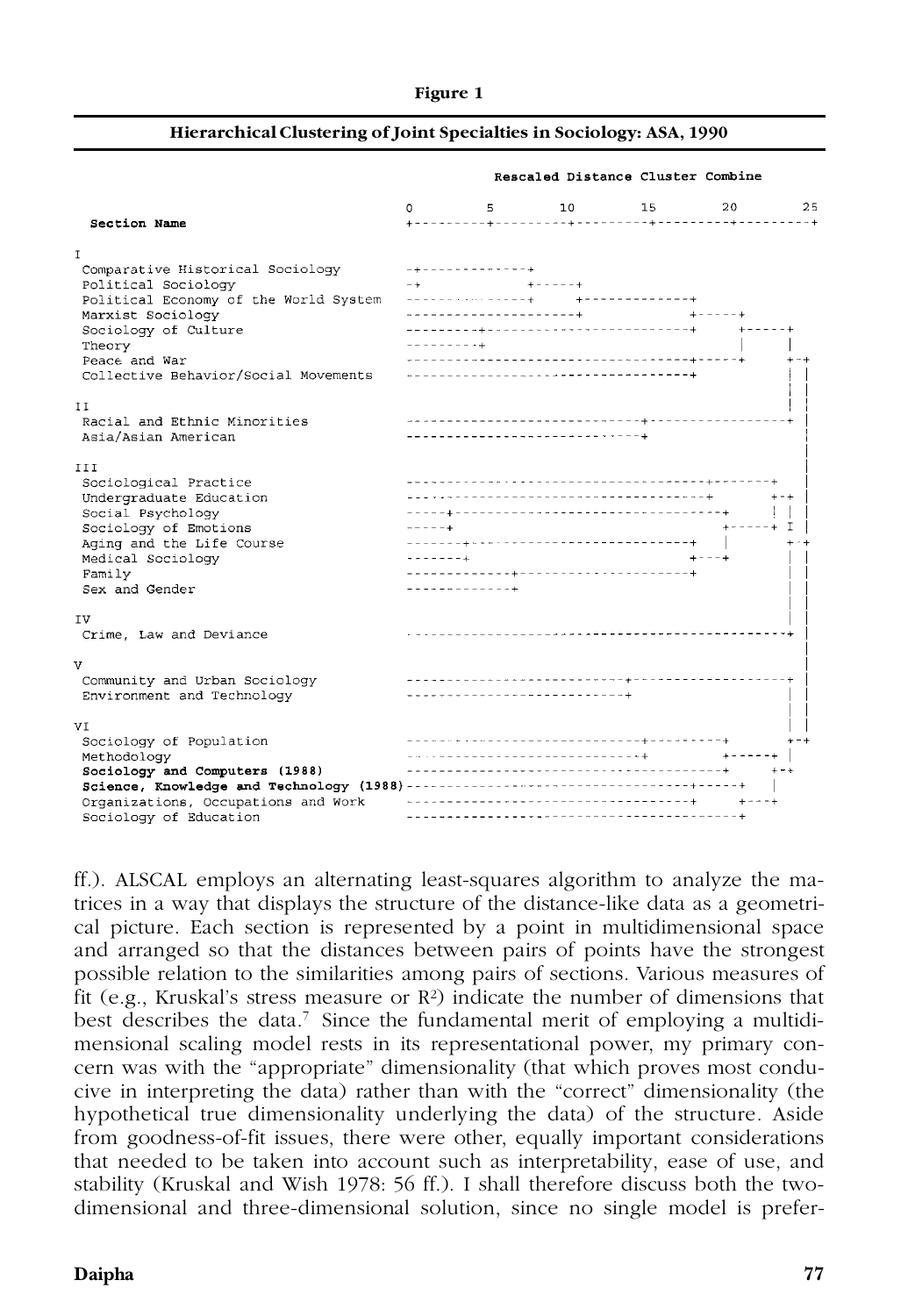## **Figure 2**

## **Hierarchical Clustering of Joint Specialties in Sociology: ASA, 1997**

|                                                      | Rescaled Distance Cluster Combine                       |             |  |  |  |
|------------------------------------------------------|---------------------------------------------------------|-------------|--|--|--|
|                                                      | $5 -$<br>10<br>15<br>0                                  | 20<br>25    |  |  |  |
| Section Name                                         |                                                         |             |  |  |  |
| T.                                                   |                                                         |             |  |  |  |
| Sociology of Mental Health (1992)                    | -------------------------                               |             |  |  |  |
| Medical Sociology                                    | +---------------+<br>$-+$                               |             |  |  |  |
| Aging and the Life Course                            |                                                         |             |  |  |  |
| Alcohol and Drugs (1992)<br>Sociological Practice    |                                                         |             |  |  |  |
|                                                      |                                                         |             |  |  |  |
| ΙI<br>Sociology of Law (1992)                        |                                                         |             |  |  |  |
| Crime, Law and Deviance                              |                                                         |             |  |  |  |
| ИI                                                   |                                                         |             |  |  |  |
| Undergraduate Education                              |                                                         |             |  |  |  |
| Sociology and Computers                              |                                                         | $+ - +$     |  |  |  |
| ΙV                                                   |                                                         |             |  |  |  |
| Social Psychology                                    |                                                         |             |  |  |  |
| Sociology of Emotions                                | ------------------------                                | $+ - +$     |  |  |  |
| V                                                    |                                                         |             |  |  |  |
| Rational Choice (1994)                               | ----------- <del>-</del> ----------------- <del>-</del> |             |  |  |  |
| Mathematical Sociology (1994)                        |                                                         |             |  |  |  |
| Methodology                                          |                                                         |             |  |  |  |
| VI                                                   |                                                         |             |  |  |  |
| Race, Gender and Class (1996)                        |                                                         |             |  |  |  |
| Sex and Gender<br>Racial and Ethnic Minorities       | ------------------------+                               | $+ - - - +$ |  |  |  |
| Section on Sexualities (1997)                        |                                                         | $+ - +$     |  |  |  |
| Sociology of Children (1992)                         |                                                         |             |  |  |  |
| Family                                               | ---------------- <b>-</b>                               | $+ - - - +$ |  |  |  |
| Sociology of Education                               |                                                         |             |  |  |  |
| VII                                                  |                                                         |             |  |  |  |
| Latino/a Sociology (1992)                            |                                                         |             |  |  |  |
| International Migration (1995)                       | ______________________________                          | $+ - - +$   |  |  |  |
| Sociology of Population                              |                                                         |             |  |  |  |
| Community and Urban Sociology<br>Asia/Asian American |                                                         |             |  |  |  |
|                                                      |                                                         |             |  |  |  |
| VIII                                                 | __________________________________                      |             |  |  |  |
| Sociology of Culture<br>Theory                       | $\frac{1}{2}$<br>$+ - - - - - - - - +$                  |             |  |  |  |
| Sociology of Religion (1994)                         | ____________________________________                    | $+ - - - +$ |  |  |  |
| Marxist Sociology                                    |                                                         |             |  |  |  |
| Political Economy of the World System                | -------------------+                                    |             |  |  |  |
| Comparative Historical Sociology                     | -+------------------------                              | $+ +$       |  |  |  |
| Political Sociology                                  | $- +$<br>- + - - - - - - - +                            |             |  |  |  |
| Collective Behavior/Social Movements                 | --------------------------                              |             |  |  |  |
| ΙX                                                   |                                                         |             |  |  |  |
| Environment and Technology                           |                                                         | $+ - - +$   |  |  |  |
| Science, Knowledge and Technology                    |                                                         |             |  |  |  |
| Organizations, Occupations and Work                  |                                                         |             |  |  |  |
|                                                      | _______________________<br>- - - - - - - - - - - -      |             |  |  |  |
| Peace and War                                        |                                                         |             |  |  |  |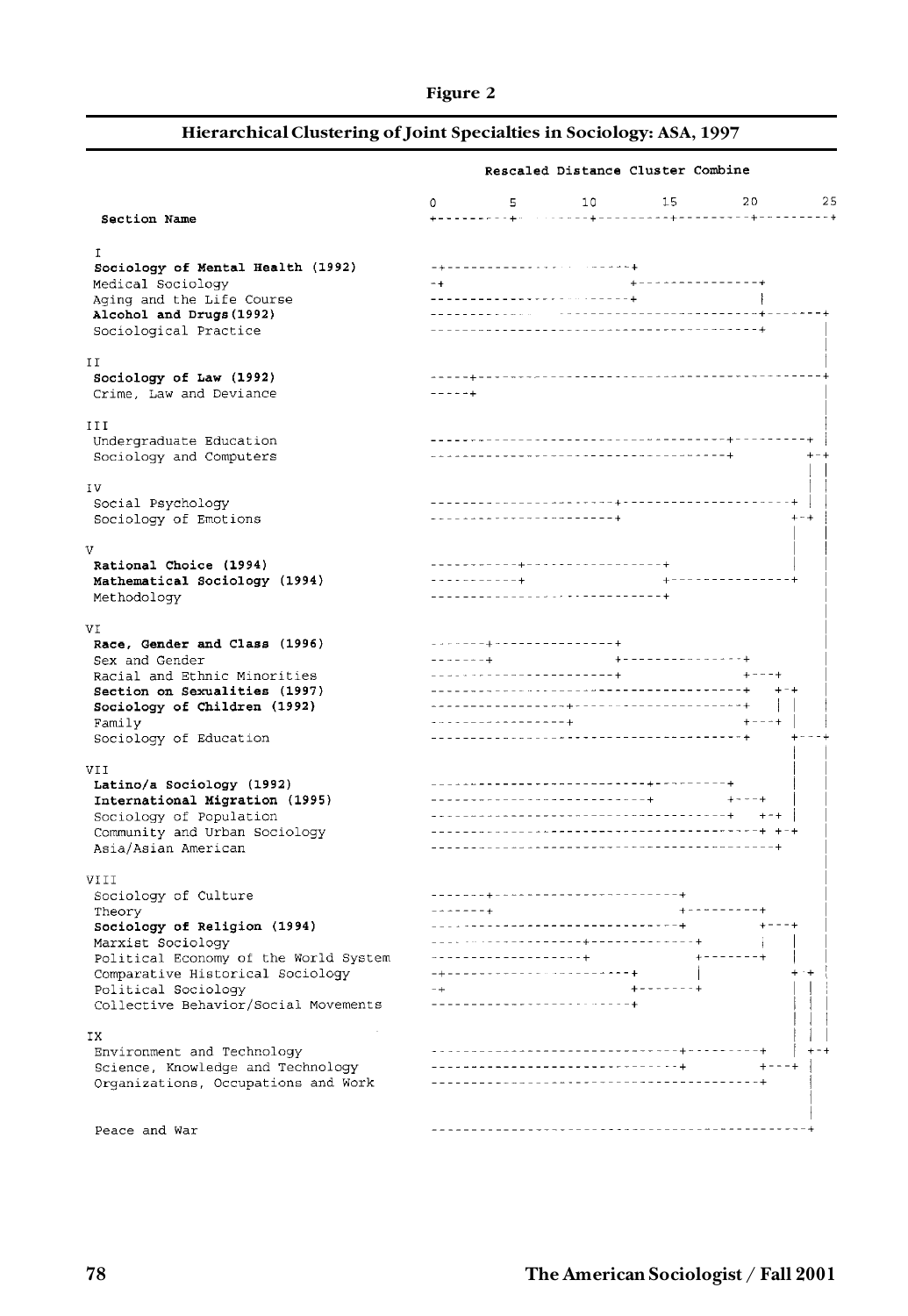able on both statistical and substantive grounds. $8\text{ }$  While the two-dimensional configuration is easier to follow and provides a clearer picture of the structural changes between the two time points, the three-dimensional configuration is statistically more compelling and, as will be seen in a moment, it allows for a more fruitful comparative analysis of the state of ASA between the 1980s and the 1990s.

A quick overview of the resulting configurations will suffice to show that no single cluster dominates the structure of ASA sections at either time point (see especially Figs. 3 and 5, where circles represent clusters). Rather, it seems that several clusters are involved in the struggle for centrality. On the level of sections, "Organizations, Occupations and Work" consistently appears closest to the center of the structure at both time points.

An initial assessment of the established two dimensions proves that the configuration for year 1990 closely resembles Cappell and Guterbock's (1992) results for 1980-86 ASA specialties. Just as in the latter case, "Medical Sociology" and "Sociological Practice" are placed on the far left pole of the horizontal axis with "Political Sociology," "Marxist Sociology," and "Political Economy of the World System" facing them on the far right. On the vertical axis, "Sex and Gender" and "Racial and Ethnic Minorities" are grouped at the top, while "Environment and Technology," "Sociology and Computers," and "Methods" define the lower part of the plane.



**Figure 3**

Critical/Applied Dimension

Since the two dimensions of 1990 ASA specialties so faithfully correspond to Cappell and Guterbock's (1992) results for ASA during the 1980s, I decided to also consider the three-dimensional configuration of the data in search of a validation of their third dimension. Indeed, my 1990 results also support Cappell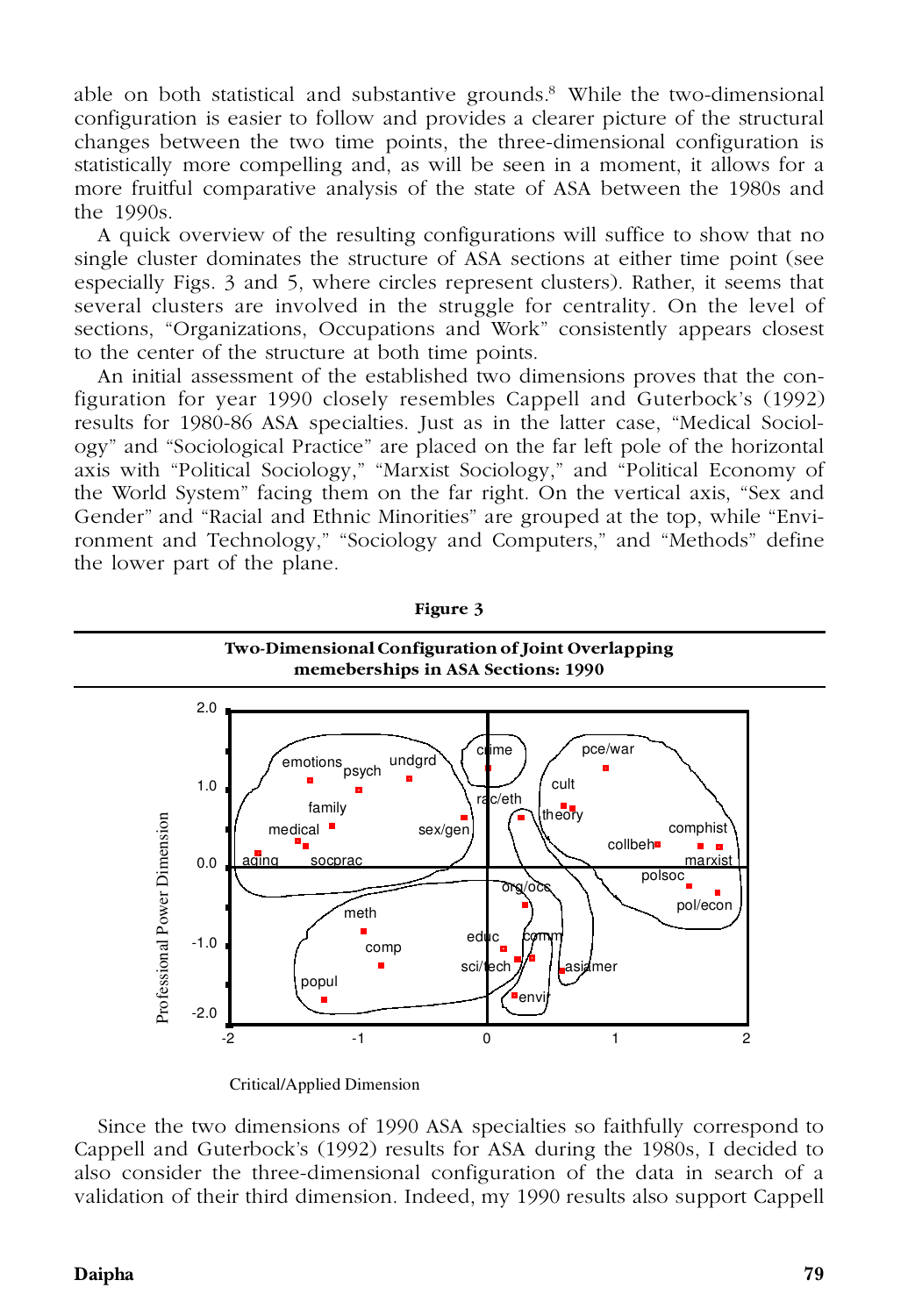and Guterbock's (1992) three-dimensional solution: "Social Psychology" and "Emotions" appear in the lower part of the plane while "Sociology of Population," "Environment and Technology," and "Community and Urban Sociology" mark the upper limits of the third dimension (Fig. 4).



In 1997, ASA specialties are broadly structured along the same three criteria of critical vs. applied sociology, professional power and micro- vs. macrosociology.<sup>9</sup> At the same time, however, one notes important deviations from the 1990 configuration. The most striking effect of the addition of eleven new specialties within the seven-year period seems to be the splintering of already existing clusters into new, more thematically coherent formations. Furthermore, the upper boundary of the vertical axis in Fig. 5 is almost exclusively monopolized by the Minorities cluster, while all other clusters have clearly shifted towards the middle-lower part of the spectrum. Finally, a closer comparison of Figs. 4 and 6 suggests that, although the outlying sections of the 1997 configuration essentially reinforce the dichotomy established in the 1990 structure, the central specialties now settle into a much looser pattern, possibly indicating a gradual degeneration of the microsociology/macrosociology divide.

## **The Intellectual Organization of ASA**

Each ASA section can be seen as representing an intellectual field. In this sense, ASA is cognitively structured via the various sections that comprise its body. Moreover, the clusters identified in the analysis allow one a glimpse at the intellectual organization of ASA on a more aggregated level. As previously mentioned, it is apparent that the six or ten clusters—depending on the time point under discussion—display a clear conceptual theme. It seems then that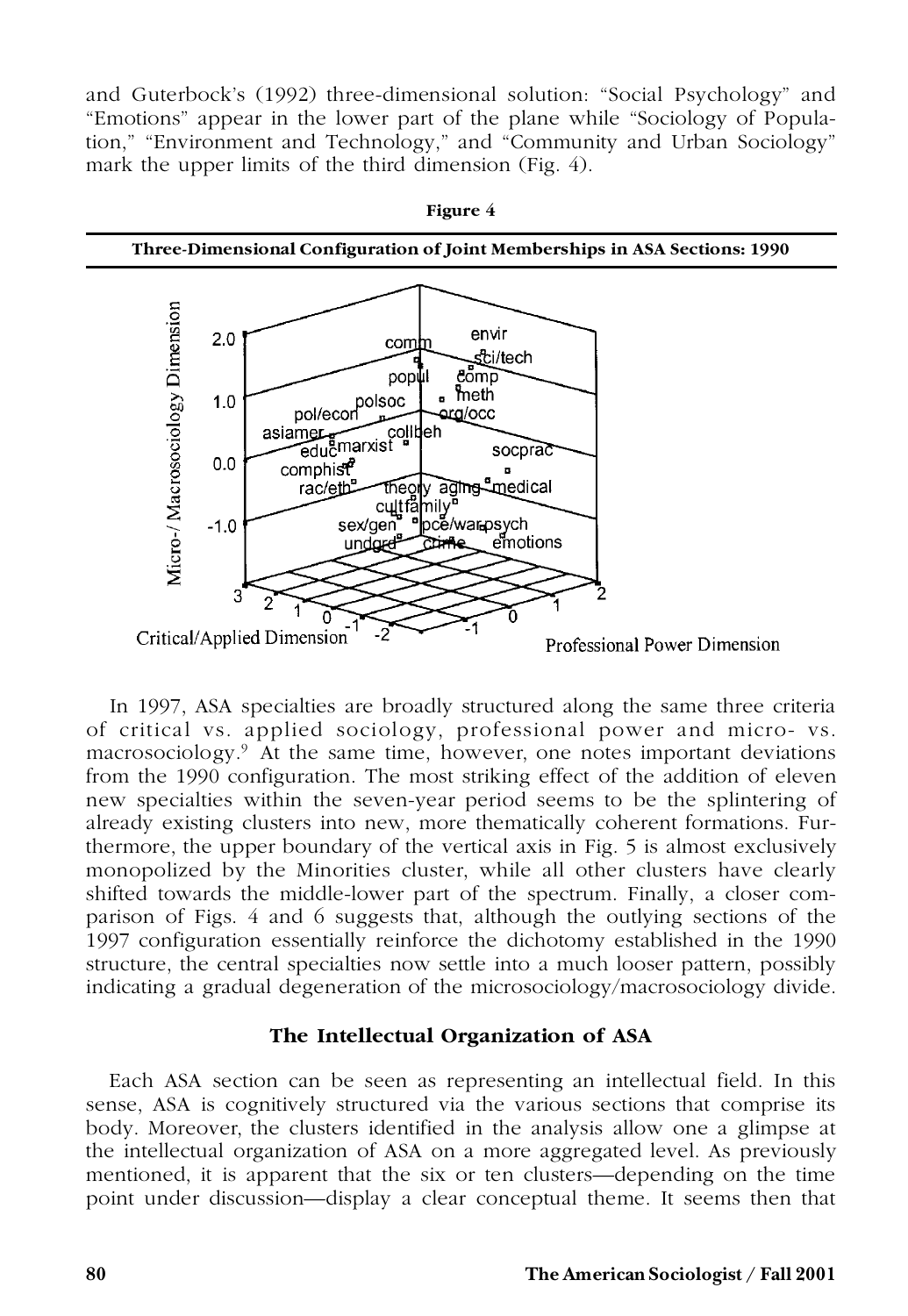

**Two-Dimensional Configuration of Joint Overlapping Memberships in ASA Sections: 1997**

Critical/Applied Dimension

**Figure 6**

**Three-Dimensional Configuration of Joint Overlapping Memberships in ASA Sections: 1997**



ASA members tend to primarily specialize in intellectually related sections. The research clusters emerging once sections have been grouped together are essentially the same throughout the whole 1980-97 period—if anything, they get progressively clarified into more thematically distinct groups in the 1990s: Medical Sociology, Sociology of Deviance and Control, Education and Computers, Social Psychology, Mathematical Sociology, Family, Gender and Race Studies, Minorities, Critical Sociology, Organizations and Technology.

## **Daipha 81**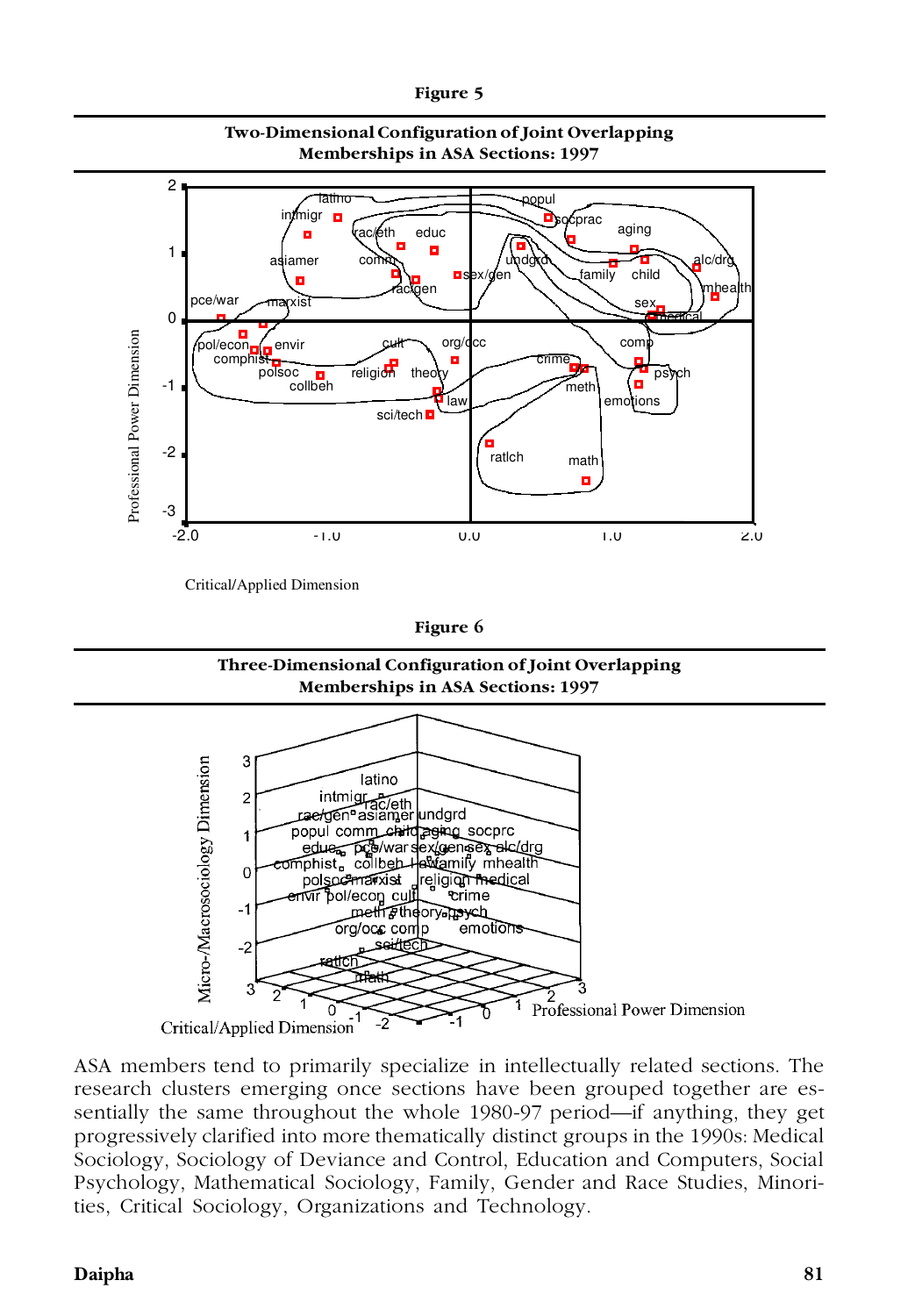Not surprisingly, therefore, seven out of the eleven new sections institutionalized between 1992 and 1997, and consequently just recently having achieved the required critical mass of 200 members, are to be found in newly formed clusters (Fig. 5). Following this line of reasoning, the "Medical Sociology" section had the highest joint membership number  $(677)$  in 1990<sup>10</sup> but it was not until the introduction of the "Sociology of Mental Health" section in 1992 that an impressive 189 shared members clustered the two sections together pulling other, thematically similar specialties into the newly formed scientific area. Similarly, it was not until the introduction of the section of "International Migration" in 1995 that a cluster around the field of Minorities was formed. The reason that the section of "Racial and Ethnic Minorities" is not included in that cluster should be attributed to the fact that, despite its obvious strong ties to minority issues, its link to the "Sex and Gender" section (136 shared members) and, after 1996, to the "Race, Gender, and Class" section (205 shared members) is much more powerful, pulling it towards their cluster.

One could think of various causes triggering the institutionalization of specialties into ASA sections. Some of the more obvious ones are (a) that they serve as intellectual bridges to cover a research area that has so far been left unattended, or (b) that they reflect intellectual, methodological, or ideological schisms within an existing section as a new generation of sociologists finds itself at odds with the prevailing paradigm, or (c) that they emerge as the core group of an already established section that promotes a new one in order to garner more sessions during ASA's Annual Meeting. The factors influencing the introduction of a new section can thus be intellectual as well as professional. Nevertheless, I would maintain that the reasons new sections get to form a cluster of their own (i.e., get to promote a distinct sociological approach) are primarily intellectual.

This discussion is especially illuminating regarding the unusually similar section pairs observed in the cluster analysis of the 1990 and 1997 formations (see note 6). Although the only such pairs containing a new section belong to the 1997 structure, an examination of the 1990 pairs will help uncover otherwise hidden parallels. For example, the pair of "Comparative Historical Sociology" and "Political Sociology" corresponds very closely to the newer pair of "Rational Choice" and "Mathematical Sociology." Sections in each pair were introduced within two years from each other and have at least one-third of their membership in common. It makes sense that the introduction of these sections served to institutionalize research areas that were gaining in popularity by a new generation of sociologists. The remaining section pairs did not appear at about the same time. As a matter of fact, one section in each pair has for a long time served as the sole representative of a research topic. Consider the pair of "Crime, Law and Deviance" and the "Sociology of Law." The latter section was introduced in 1992, more than twenty years after its "generic" counterpart. Similarly, the section on "Aging and the Life Course" appeared more than 10 years after "Medical Sociology," the "Sociology of Emotions" appeared more than fifteen years after "Social Psychology," the "Sociology of Mental Health" appeared more than twenty years after "Medical Sociology," the section on "Race, Gender and Class" appeared fourteen years after "Sex and Gender," and the "Sociology of Culture" appeared more than fifteen years after the "Theory"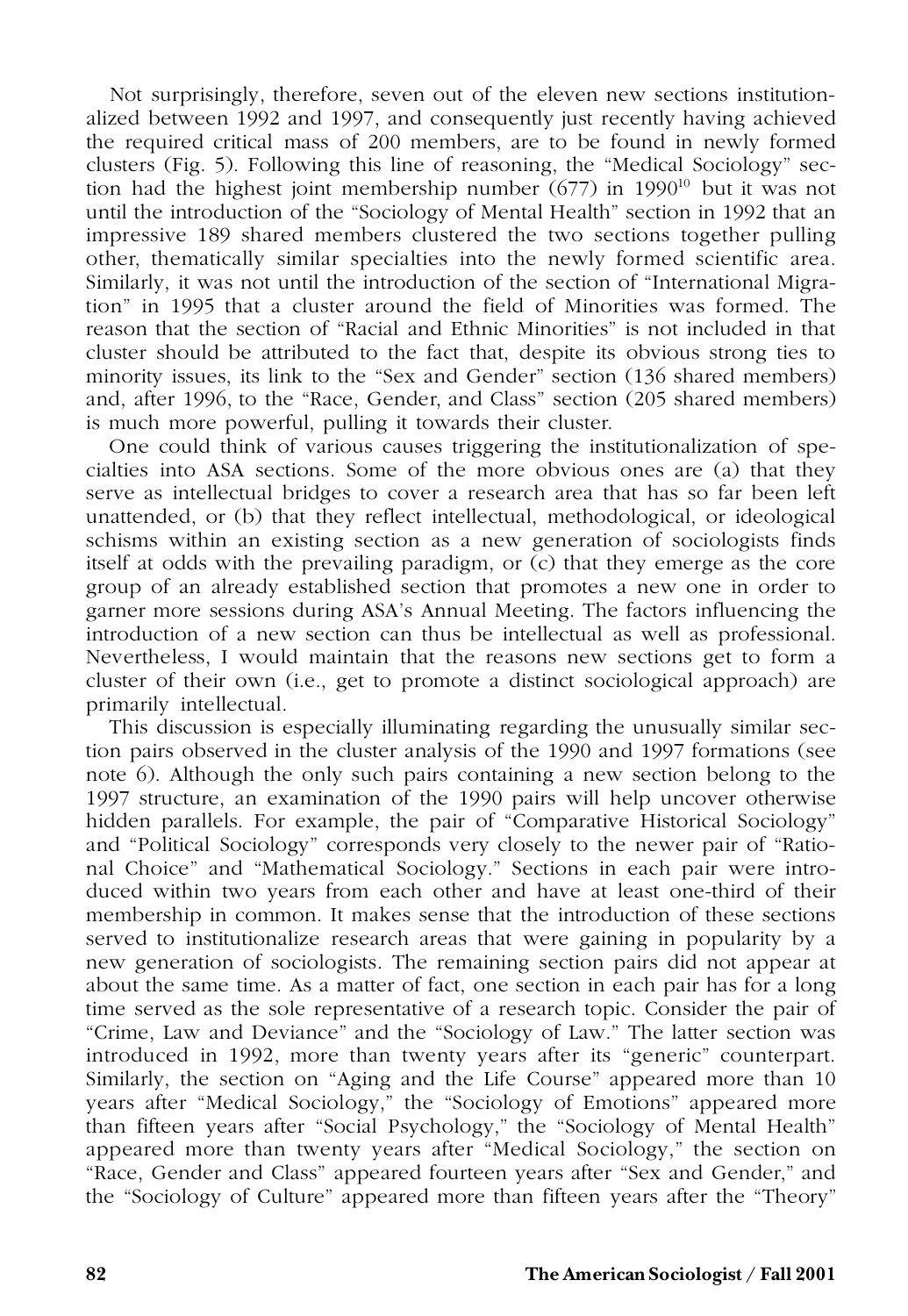section. The causes behind the formation of this type of section pairs are more complex. On the one hand, the fact that the section on the "Sociology of Emotions," the "Sociology of Mental Health," and the "Sociology of Law" share more than half of their members with "Social Psychology," "Medical Sociology," and "Crime, Law and Deviance" respectively could suggest either that the newer sections were created so as to procure more sessions for the already existing specialties or that they are an indication of an intellectual/ideological schism from the already established paradigm. On the other hand, the section pairs of "Sociology of Culture" and "Theory," "Aging and the Life Course" and "Medical Sociology," and "Race, Gender and Class" and "Sex and Gender," though quite similar, share at most one-third of their membership and, consequently, suggest a different interpretation. I would argue that the institutionalization of these newer sections essentially points to the institutionalization of new research areas within the discipline. Of particular interest in this respect is the section on "Race, Class, and Gender": it shares about a fourth of its members with the "Racial and Ethnic Minorities" section as well as a third of its members with the "Race and Gender" section. The appearance of the newer section can be viewed then as the outcome of an increasing scientific interest in the complexities of race and gender, an interest that could not or would not be satisfied within the framework of either of the relevant older sections. "Race, Class, and Gender" effectively acts as an intellectual bridge, linking two as yet remote specialties into a thematically coherent research area.<sup>11</sup>

As already noted, the 1997 configuration provides the most complex yet most paradigmatically pure depiction of the cognitive structure of ASA. Following the Critical/Applied dimension in Fig. 5, one finds the Critical Sociology and Minorities clusters positioned on the left, the Medical Sociology, Social Psychology, Sociology of Deviance and Control and Mathematical Sociology clusters clearly plotted on the right, while the Organizations and Technology and the Family, Gender and Race Studies clusters occupy the middle of the plane (Fig. 5). Furthermore, sections on either pole of the spectrum appear highly interconnected: any two sections on the right hand side of the plane average 80 shared members while this number reaches 105 members for the sections on the opposite side of the plane. The ensuing dichotomy does not point towards commonly held explanations that distinguish between mainstream/positivist vs. interpretivist sociology (Fuchs 1992) or between quantitative vs. theoretical sociology (Ennis 1992). Rather, the intellectual structure of ASA seems to be influenced by a critical perspective with a tendency towards historical research and by what Alvin Gouldner (1970) calls an "administrative sociology,"<sup>12</sup> a middle-range theory/social problems oriented approach arising out of the demands of the welfare state.

True to its name, the Microsociology/Macrosociology Dimension reveals a second intellectual parameter structuring the discipline: the vertical pole differentiates between specialties primarily focusing on large-scale applied research and those interested in micro-level processes (Figs. 4 and 6). Predictably, for both time points, the sections of "Social Psychology" and "Sociology of Emotions" appear on the lower part of the plane, with "Rational Choice" and "Mathematical Sociology" acting as additional markers of the lower end in 1997. Regarding the upper boundaries of the configuration, one notes some inconsis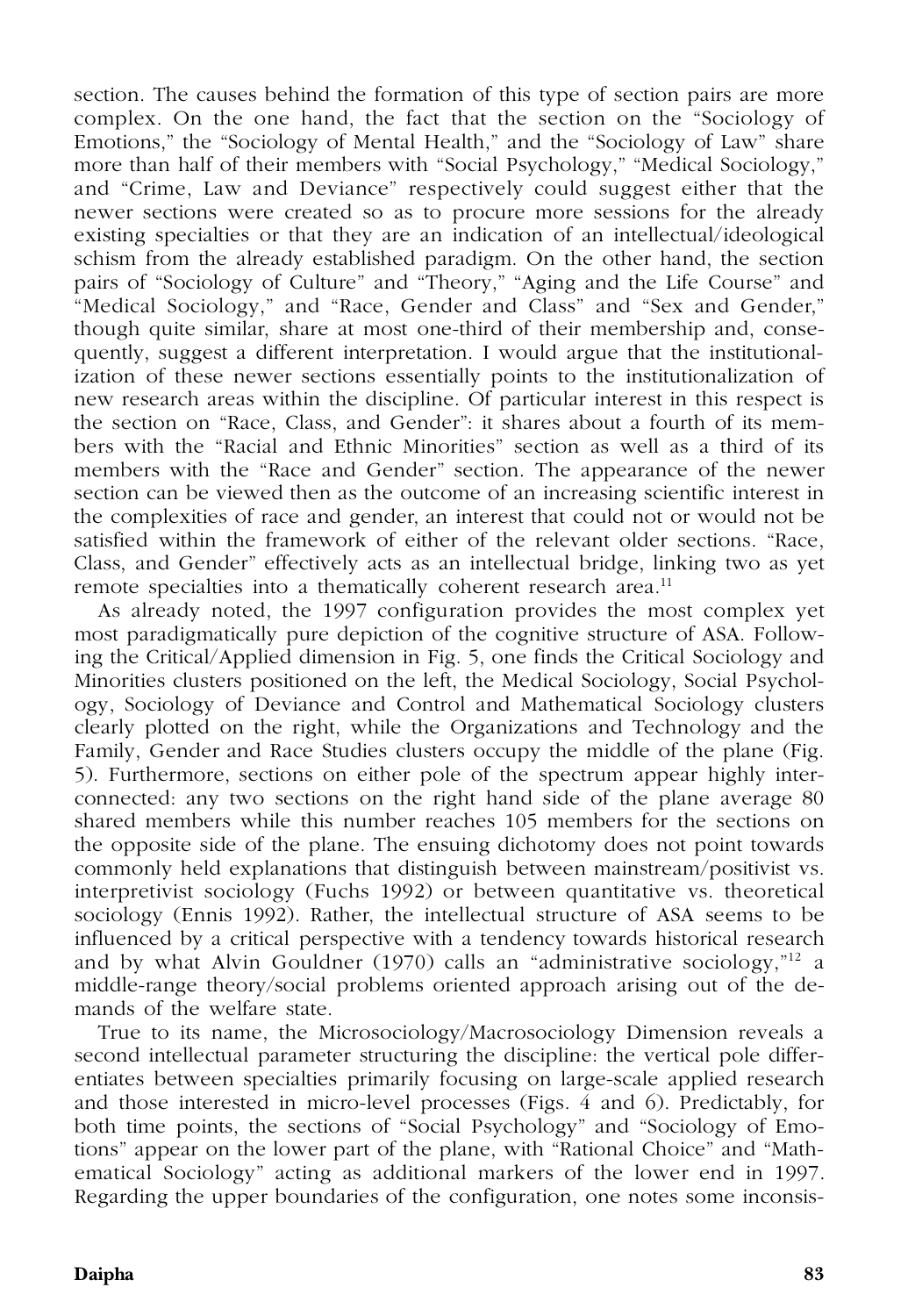tency. Whereas the sections defining the upper end in 1990 were, echoing Cappell and Guterbock's results, "Environment and Technology," "Community and Urban Sociology," and the "Sociology of Population," the sections appearing at the upper end in 1997 are "Latino/a Sociology," "International Migration," and "Racial and Ethnic Minorities," while the former sections have perceptibly moved towards the middle range of the spectrum. In sum, while the institutionalization of the newer specialties has redefined and broadened<sup>13</sup> the fissure between micro- and macro-analysis, it would seem that, on the whole, the Microsociology/Macrosociology Dimension as an intellectual parameter structuring the discipline is on the decline as evidenced by the erratic arrangement of most sections.

## **The Social Organization of ASA**

According to the report of the Ad Hoc Committee on ASA Future Organizational Trends (1989: 1), "ASA membership that belongs to multiple sections is apparently the most organizationally mobilized and influential segment of the ASA." Furthermore, Cappell and Guterbock (1992: 268) argue that "ASA sections seem to attract members active in research and publication." It is not hard to see that sociologists occupying a more central position in the scientific and social network of their discipline will be more heavily committed to control their environment and thus more interested in securing their existing position by becoming members of their national peer scholarly society and, within it, strive to promote the specific interests of their subfields. Along the same lines, the more network-conscious a member, the more sections she will join in an attempt to keep abreast of developments and resource opportunities in that particular field.

It would seem then that, given the overall stability in the absolute number of ASA members, both the increase in joint section memberships and the increase in sections<sup>14</sup> should be attributed to a heightened sense of professionalization within the association that reflects the gradual tightening of the academic job market since the late 1970s. The success of the first sections that took advantage of the organizational density and opportunities offered by ASA has triggered a competition between sections to procure more members, $^{15}$  more sessions, more awards, more funding, and more events for themselves. According to John McCarthy, "professions have many of the characteristics of social movements, which organize to create and control markets for their services, as well as engaging in educational and political lobbying and legitimation efforts" (Ad Hoc Committee 1989: 2). In this respect, the social organization of sections should be seen as a more accurate measure of the status of the profession than that of ASA proper. Proceedings in and around sections better reflect the organizational dynamics of American sociology that is ultimately the interpretational target of this article.

As the Critical/Applied and Micro-/Macro-sociology dimensions of the MDS analysis have already helped assess the intellectual structure of ASA, so will the Professional Power dimension serve as an indicator of its social organization. Undoubtedly, professional status is not easily measurable. There simply are too many factors that need to be taken into consideration in order to achieve a truly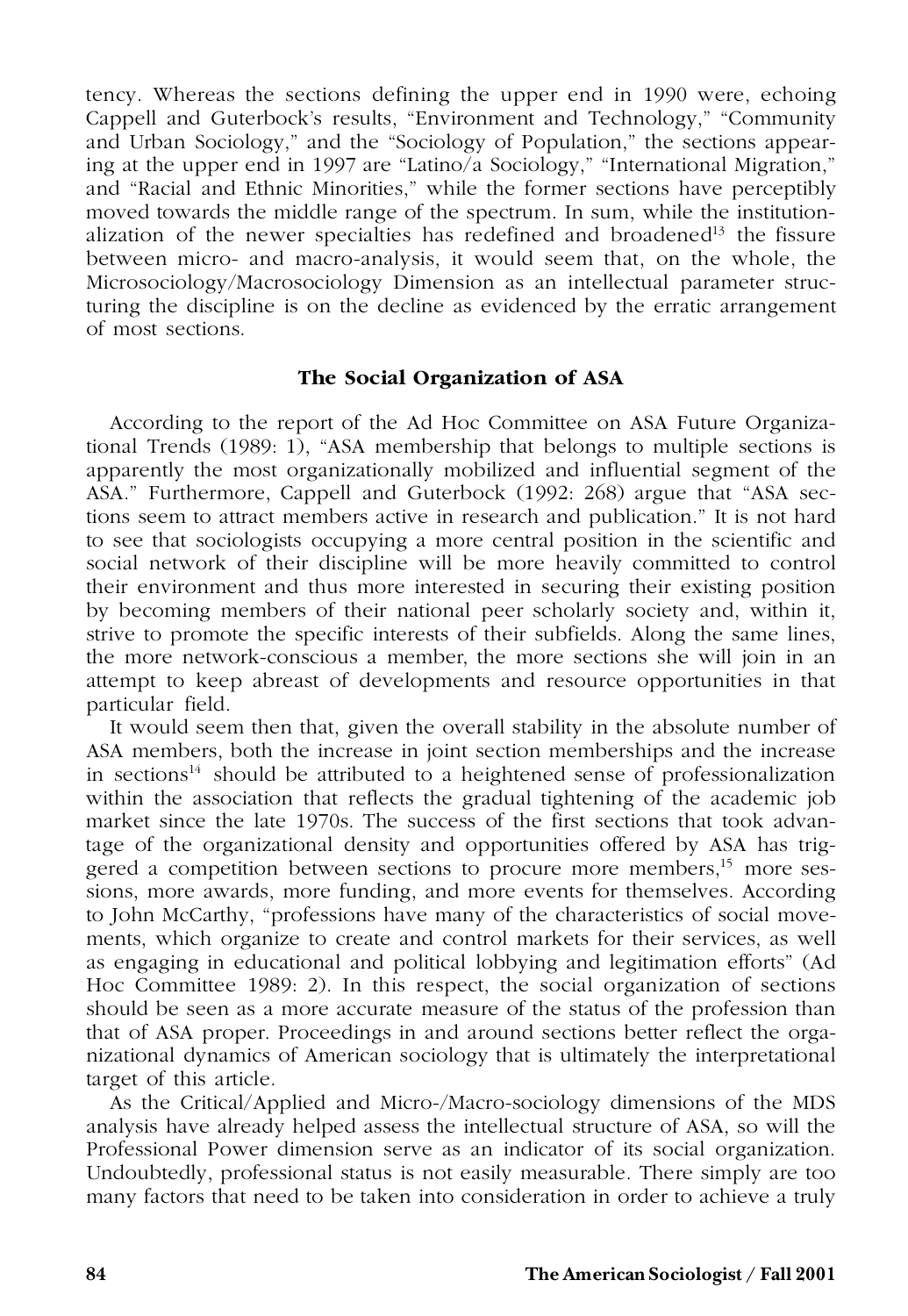cogent model. To further complicate matters, I was not able to gain access to raw data on such obvious variables as gender, race, age, education level, employment (sector and type), membership status, selected journals, and gross annual income of ASA members (i.e., information disclosed in the membership application form but confidential for obvious reasons). Instead, I had to infer gender from the forenames of members and make intuitive sense of information on the distribution of ASA minority members across sections available through Cappell and Guterbock's report (1992), who did have direct access to electronic files on ASA section membership and found a heavy representation of minorities in the "Racial and Ethnic Minorities" section.

Given these caveats, my results appear surprisingly consistent with their proposed professional status interpretation. Starting with common elements for both time points, family, minorities, and gender issues seem to be asymmetrically represented at one pole of the axis: following Figs. 3 and 5, the "Racial and Ethnic Minorities," "Family," "Sex and Gender," and "Undergraduate Education" sections are plotted at the upper half of the plane<sup>16</sup> while, in 1997, the structural positioning of the newly introduced "Latino/a Sociology," "Sociology of Children" sections, and the "Section on Sexualities" only reinforces this pattern. On the other side of the spectrum, the prestigious clusters of "Deviance and Control" and "Mathematical Sociology" partly define the field that is characteristically occupied by sections whose male/female ratio<sup>17</sup> is disproportionately high.<sup>18</sup> However, it should be noted that, unlike the 1980-86 ASA experience, where, on average, women comprise less than one-third of section members (Cappell and Guterbock 1992: 271), in 1997 the overall male/female ratio is 57:43. Moreover, this ratio varies only slightly between the sections that set the pace for the two opposite sides of the Professional Power dimension. In other words, the outlying cases of either especially high or especially low male/ female ratios are the exception rather than the rule for both poles of the axis, indicating a gradual softening of the effect of gender on professional status hierarchies, at least as far as the discipline of sociology is concerned.

The opposite ends of the 1997 Professional Power spectrum are occupied by four of the newly introduced sections when most sections have clearly shifted towards the middle portion of the plane (Fig. 5). Interestingly, these sections happen to be "International Migration" and "Latino/a Sociology" at one pole and "Rational Choice" and "Mathematical Sociology" at the other. Once again, it is the presence of newly formed sections that broadens the existing gap between sociological subfields.<sup>19</sup>

It seems then that it is not one single criterion, whether it be gender or ethnic background, that structures sections along the Professional Power dimension. Rather, it is the combined effect of all of the above that produces the resulting configuration. Hence the attractiveness of the professional status interpretation, which does not favor one explanatory factor in abstracto but, instead, looks at the logic of the situation that every time redefines the notion and dynamics of power.

#### **Discussion**

Up until now, the discussion has revolved exclusively around the intellectual and social organization of ASA. The ultimate objective of this study, however,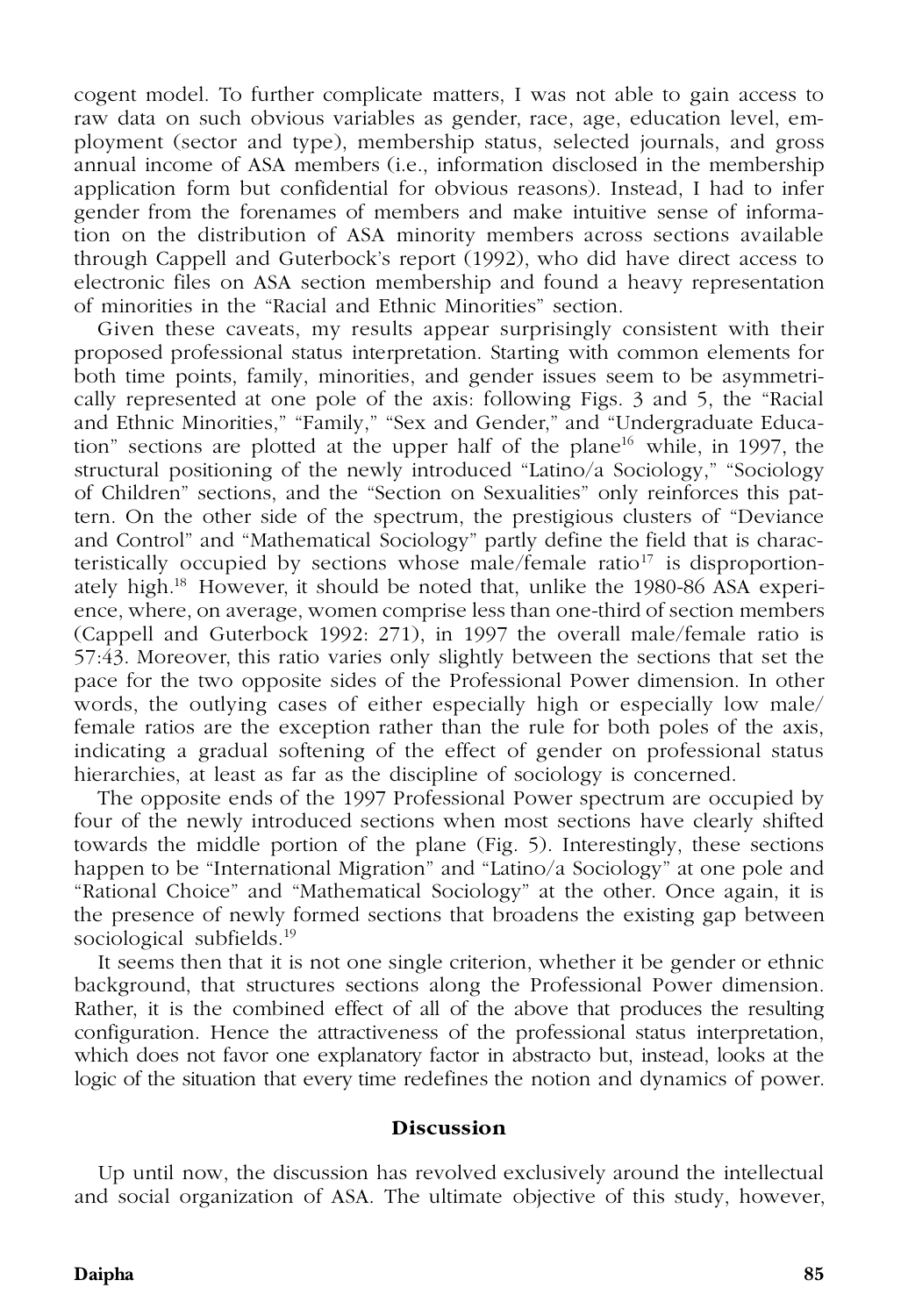has been to gain a glimpse at the structure of American sociology per se. In the manner of the previous studies by Cappell and Guterbock (1992) and Ennis (1992), it was assumed that, through the identification of patterns of alignment within the parameters of its peak association, related structures could possibly be traced within the discipline itself. Based on this assumption, I concentrated on sections as my unit of analysis. Indeed, sections proved to be a rigorously defined segment of ASA both in cognitive and organizational terms: each section represents a distinct intellectual field or research area and each has its own administrative forces committed to the coordination and promotion of its respective subfield within the larger association of sociology. Springing out of a plethora of specialties and crystallized into a legitimized intellectual field through the concentrated efforts of a critical mass of members, sections are the visible (Cappell and Guterbock 1992) structural parallel to the dynamics involved in the cognitive and organizational arrangement of their discipline.

Briefly, the pattern suggested by my previous analysis is that of an environment of relatively stable coexistence of several research clusters. This apparent atmosphere of pluralism is punctured by an ongoing debate over metatheoretical issues as is indicated by the fissures between critical vs. applied and micro- vs. macro-approaches. In this respect, as centers of skill production, certification and recruitment continue to be identified with the university environment while the administrative apparatus of the welfare state retains control over a substantial chunk of research funding, the discipline is bound to be loosely divided into, on the one hand, a sociology that is more theoretically nuanced, preoccupied with a dynamic image of society, and, on the other, a sociology that is primarily geared into an instrumental or pragmatic mode of conceptualizing social reality, addressing commonsensically defined social problems in need of policy "solutions." A methodological/ideological preference for engaging society at the micro- vs. the macro-level of analysis further complicates this tension.

This problematic state of affairs is reinforced by the fact that scientific fields, exactly because they lack intellectual and organizational direction from the discipline as a whole, tightly cluster into thematically distinct subdisciplines whence they draw resources and reputational legitimation. In this sense, sociology can be conceptualized as an "umbrella scientific discipline" (Whitley 1976). Its lack of a coherent, well-developed theoretical framework and its reliance on an eclectic array of methodological principles renders it vulnerable to metaphysical debates and identity crises and unusually dependent on exogenous sources such as the state and the other sciences for justification and support. At the same time, reflecting a generalized tendency for greater professionalization, subfields increasingly rely on specialty associations, journals, and research networks as a means of coordinating collective activities. It would seem then that ASA, the peak association, is still viewed as the most legitimate forum for communication and funding opportunities, and subfields make sure that they are sufficiently represented in its ranks by forming their own section; it is specialty associations, however, that are seen as the most efficient venue for the exchange of ideas, networking, and market assessment.

The picture that emerges for the discipline of sociology is that of a considerably diffuse scientific community with research networks radiating around conceptually relevant intellectual and organizational centers. Although the commu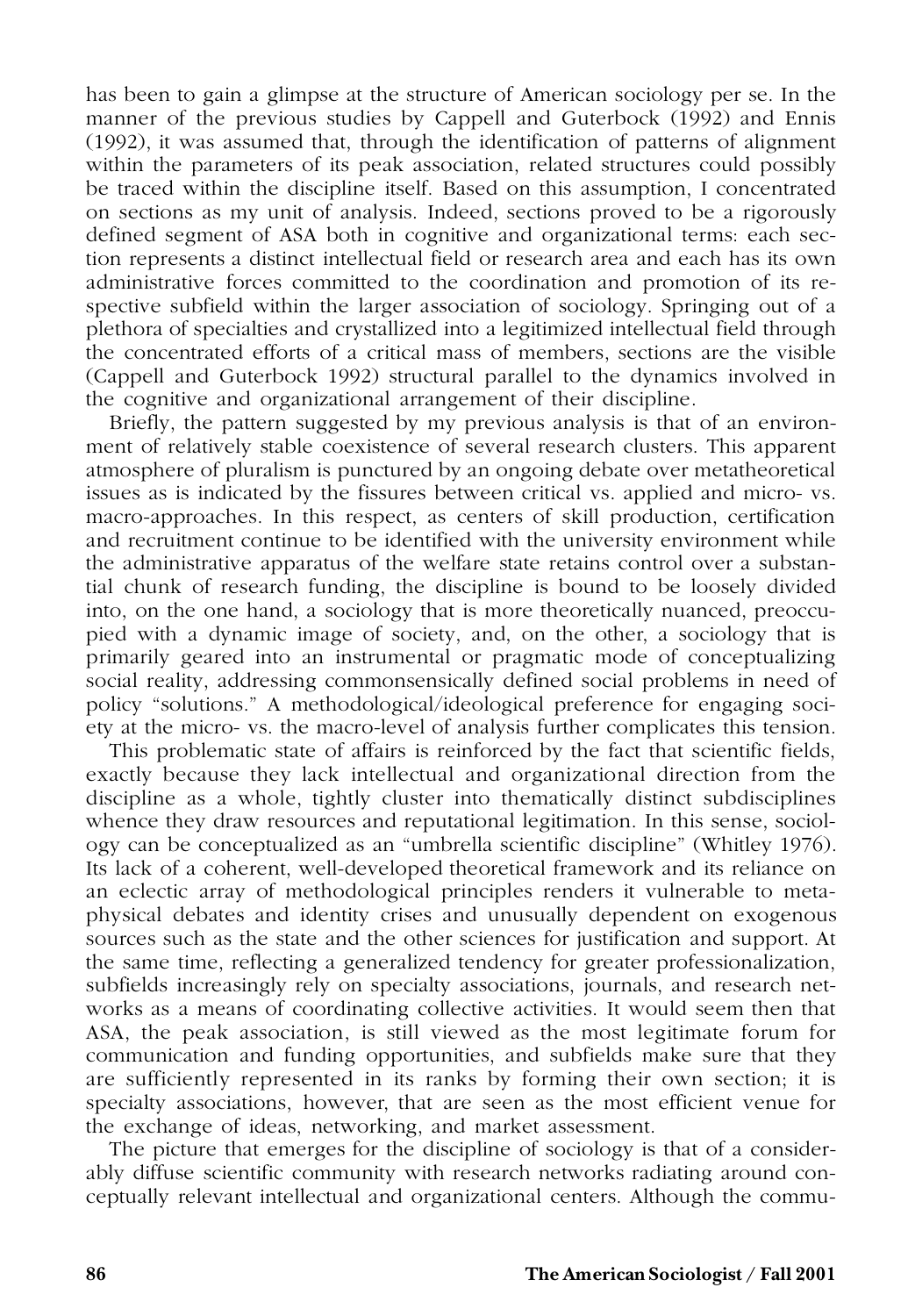nication infrastructure within these research clusters is expected to be quite elaborate, brokerage ties between them will not prove quite as significant, with interspecialty competition primarily acting as a negative identification marker that keeps research areas intellectually and socially segregated from each other. Furthermore, the absence of a centralizing or ordering principle structuring the discipline is bound to produce highly unstable or contested hierarchizations among the specialties. Consequently, scientific developments, training, and employment opportunities will tend to be concentrated across the various focal points and barely aggregate at the level of American sociology proper (cf. Turner and Turner 1990).

Exactly how sociology will ultimately survive this state of affairs remains to be seen. Still, this study has been able to provide important insights on the dynamics currently structuring the discipline. It is along the dimensions of critical/applied sociology, professional power, and micro-/macro-sociology that the boundaries within the discipline are shifting and expected to continue to shift during the next few decades. In this respect, for example, although the influx of women into sociology is bound to trigger a domino effect all across the field as it creates novel selective affinities and status hierarchies between sociologists and specialties, the rebalancing of the situation will most probably occur according to the guidelines set by the aforementioned three criteria. In light of my results for ASA, I would maintain, however, that the microsociology/ macrosociology parameter is bound to have an increasingly weaker effect on the structuring of the discipline.

My findings on the structure of ASA and, in extension, the discipline of sociology during the 1990s echo the findings of similar empirical studies on ASA and sociology during the 1980s. Based on this evidence, it would seem that the identity of both sociology and its practitioners is being debated and formed around certain enduring critical parameters. Thus, while the critical/ applied sociology, the microsociology/macrosociology, and the professional power dimensions serve as fissures that drive specialties apart, they similarly serve as guidelines around which specialties can be coherently arranged into a holistic picture. In effect, the persistence of the three-dimensional interpretative framework suggests that the discipline is solid enough to be conceptualized within a few parameters. Consequently, the resilience of the aforementioned factors in the face of the proliferation of subspecialties can be seen as a basis for some optimism.

In this article, I do not claim to have predicted where sociology is going. I do hope, however, to have provided an empirical analysis that will help make better sense of the present intellectual and professional structure of the discipline and will expose current debates about the direction of the field to real trends and realistic expectations.

## **Acknowledgements**

I am grateful to Andy Abbott, Heather Macindoe, Rachel Rinaldo, Marc Sanford, Bob Wagmiller, and Rob Wyrod for their comments on earlier drafts. The editor of this journal, Larry Nichols, as well as my anonymous reviewers also made helpful suggestions.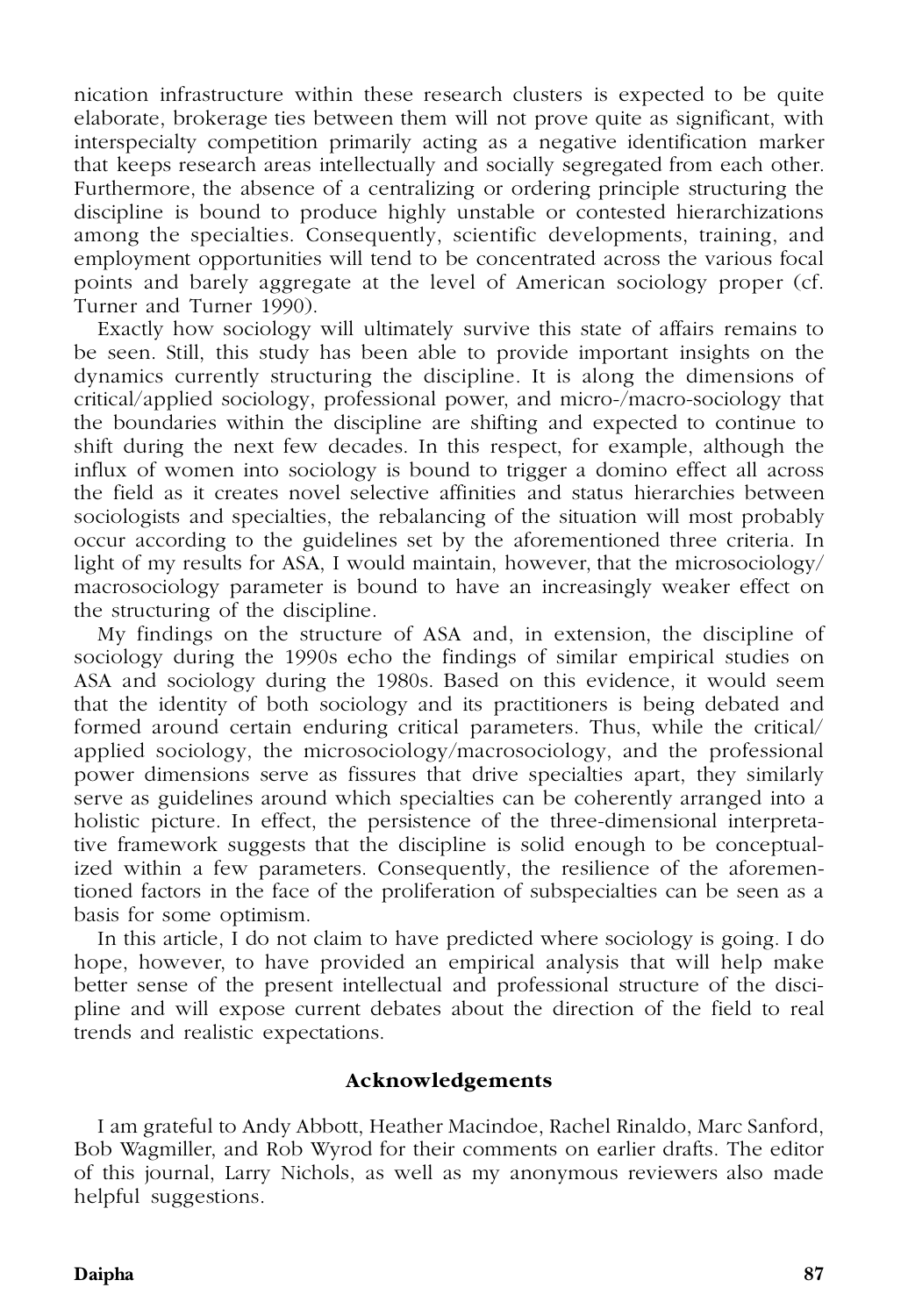#### **Notes**

- 1. Although Ennis's data comes from the 1990 ASA membership directory, it actually reflects information gathered in 1989.
- 2. As will become clearer in the following section, areas of members' interests are based on an "Index of Areas of Sociological Interest" compiled by ASA and included in the ASA membership form. From this index, prospective members are asked to indicate in order of priority four research areas they are interested in.
- 3. Note that Ennis as well as Cappell and Guterbock essentially equate ASA with American sociology. Although I do believe that this bridge is theoretically and methodologically justifiable to some extent, I am not prepared to make such a strong claim here. In the absence of other corroborative data, my analysis can only be about ASA. It is only in the discussion section that I explore the structural parallels with American sociology suggested by my results.
- 4. According to the authors, this dimension also establishes to a certain extent a split between theoretical and applied sociology, a finding that confirms Ennis' results.
- 5. In order to control for absolute section size which would otherwise influence the spatial proximity of sections, I used Jaccard's similarity measure, a matching coefficients measure in which joint absences are excluded and equal weight is given to matches and non matches:  $a/a+b+c$  (SPSS 1993: 127-42). For a pair of sections, a is the number of persons naming both specialties, b is the number naming the first section but not the second, and c is the number naming the second section but not the first. In the resulting similarity matrix, cell values represent the similarity measure between sections and the value on the main diagonal equals 1. The higher the value between sections, the more proximate the two sections.
- 6. As a matter of fact, the high proximity factor shared by certain pairs of sections points to a quite significant intellectual and social correspondence between them. In the 1990 cluster, there are four such pairs: "Comparative Historical Sociology" and "Political Sociology" (raw proximity distance: .198), "Sociology of Culture" and "Theory" (.167), "Social Psychology" and "Sociology of Emotions" (.185), and "Aging and the Life Course" and "Medical Sociology" (.177). In the 1997 cluster, the pairs rise to six: "Sociology of Mental Health" and "Medical Sociology" (.233), "Sociology of Law" and "Crime, Law and Deviance" (.210), "Rational Choice" and "Mathematical Sociology" (.191), "Race, Gender and Class" and "Sex and Gender" (.208), "Sociology of Culture" and "Theory" (.201), and "Comparative Historical Sociology" and "Political Sociology" (.229).
- 7. The stress values (Kruskal formula 1) for the solutions from one dimension to six dimensions for year 1990 are .45, .28, .18, .13, .10, and .08. The corresponding R² values are .39, .54, .69, .78, .83, and .87. Similarly, the stress values for the solutions from one dimension to six dimensions for year 1997 are .50, .28, .19, .15, .11, and .09. The corresponding  $\mathbb{R}^2$  values are .29, .54, .68, .75, .82, and .86.
- 8. On the one hand, the slightly circular pattern of both time points of the two-dimensional configuration might possibly indicate a degenerate structure. On the other, the third dimension is getting progressively more loosely defined between Cappell and Guterbock's 1980-86 ASA configuration, my 1990 results and then my 1997 results, again indicating a degenerate structure.
- 9. These three criteria correspond to the labels of the three dimensions. I will expand on them in the following pages. For the purposes of simplicity and continuity, I have kept Cappell and Guterbock's (1992) chosen nomenclature. Incidentally, one should note in comparing the 1990 and 1997 arrangements that the Critical/Applied Dimension appears reversed in the latter configuration. Orientation is arbitrarily determined by the SPSS MDS procedure and has no effect on the actual structural positioning of sections.
- 10. In 1990, the sections with the highest joint section membership were: "Medical Sociology" (677 joint members), "Organizations, Occupations and Work" (633), "Theory" (493), "Sociology of Culture" (470), "Social Psychology" (466), and "Racial and Ethnic Minorities" (454). In 1997, the sections with the highest joint section membership were: "Sex and Gender" (1001), "Organizations, Occupations and Work" (798), "Sociology of Culture" (731), "Race, Gender and Class" (675), "Medical Sociology" (674), and "Family" (640). These numbers are as much indicators of a section's relative popularity as they are indicators of the zeal of its recruiting officers and the various benefits associated with joining.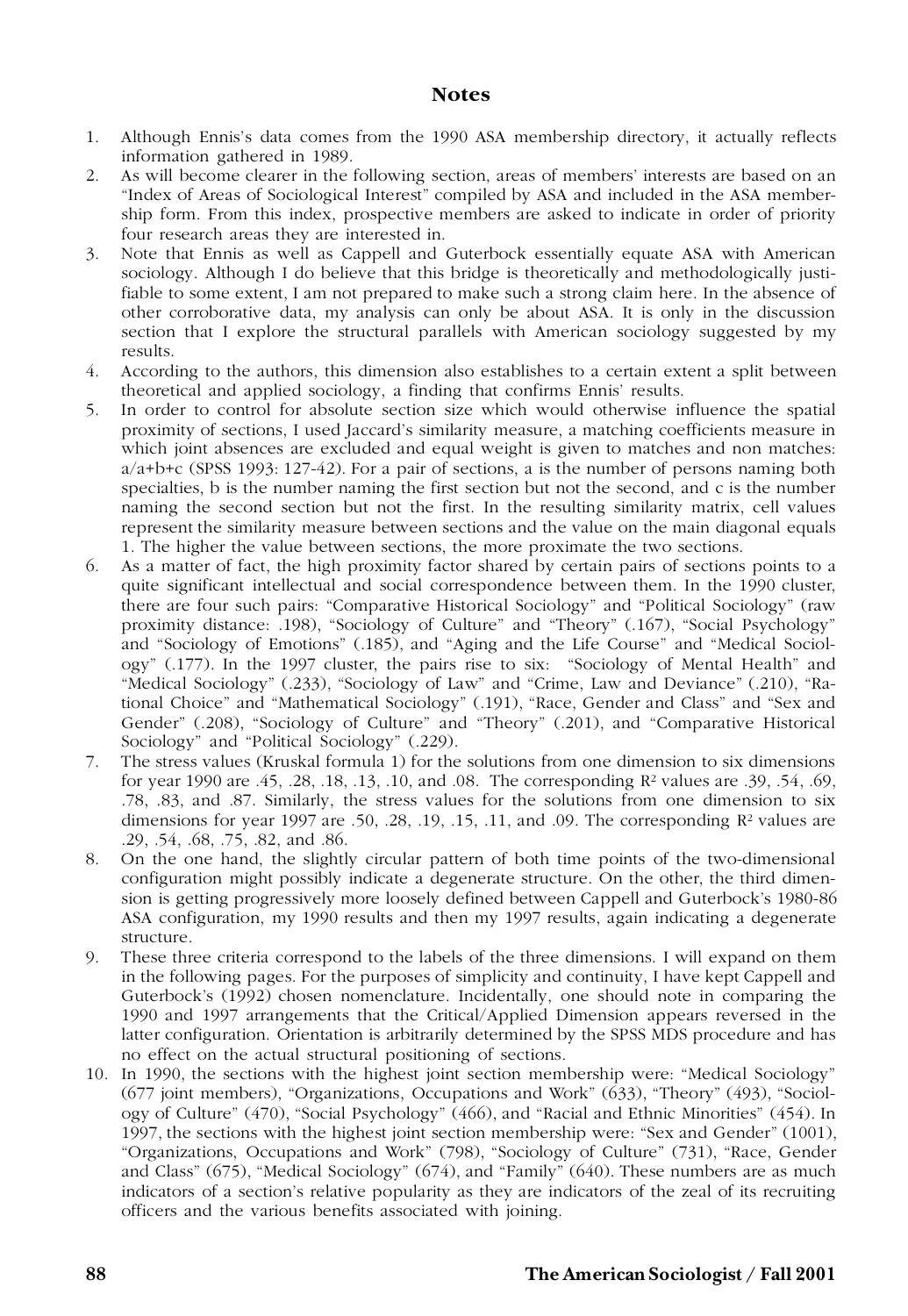- 11. Thus, while the sections on "Race and Gender" and "Racial and Ethnic Minorities" belong in two separate clusters in 1990, in 1997 they form part of a new research cluster around the area of Race and Gender Studies (cf. Figs. 1 and 2).
- 12. In this respect, the "applied" side of the Critical/Applied axis does not exclusively refer to Standard American Sociology as Cappell and Guterbock (1992) would have it. It encom passes, rather, a somewhat different spectrum of American sociology than the kind of structural-functionalist work pursued in the fifties and sixties that also had a quite salient theoretical component. According to Gouldner (1970: 475), "An administrative sociology views the world from the standpoint of the values and needs of the administrative elites in the society and is shaped by the initiatives, perspectives, and limits of such elites. […] The central social function of an administrative sociology is to find less costly and more effective ways of satisfying the distinctive requirements of the institutional status quo."
- 13. Compare the range of the Microsociology/Macrosociology Dimension in 1997 vs. that in 1990 (Figs. 4 and 6).
- 14. The introduction of new sections and the increase in joint section memberships are not necessarily related. For example, out of the total 5,060 joint section members in 1997, only 2,357 are members of at least one of the 1990 sections and one of the 11 new sections introduced since then; 2,631 are still only members of at least two of the 1990 sections while 72 are only members of at least two of the 11 new sections. More information is required to fully explore the significance of the interaction effect between the two phenomena.
- 15. It can be legitimately argued that intersection competition might possibly have led to an inflation of section memberships, which would partially explain the dramatic increase of joint section memberships in the face of the constancy of the number of ASA members. This inflation could also have a potentially important effect on the structure of the discipline. In an attempt to determine the extent of such noise, I experimented with dividing a member's contribution to a section by the total number of his/her section memberships and redid the analysis. A person who was a member in two sections was credited .5 per section, a person who was a member in three sections was credited .33 per section etc. In effect, the resulting cluster and MDS configuration of year 1990 are indicative of some data inflation since they better anticipate the structure of the discipline in 1997 (Figs. 5 and 6). In the new 1990 clustering, for example, the Education and Computers cluster is already in existence and all clusters are more neatly grouped together in the MDS analysis. On the other hand, discrepancies between the two analyses are not significant enough to suggest a serious flaw with the chosen methodology. Either way, further research is needed in order to develop more accurate weights to control for the possibility of section membership inflation.
- 16. It must be noted, however, that the section on "Asia/Asian American", expected to be grouped near the top of the Professional Power axis in accordance to Cappell and Guterbock's 1980- 86 analysis, appears, quite on the contrary, in the far low side of the plane. This deviation is remedied in the 1997 configuration where the "Asia/Asian American" section dutifully appears at the far upper pole of the Professional Power axis (Fig. 5). But more generally, this second dimension is far less clear-cut than the Critical/Applied one and interpretation of the resulting configurations is of necessity somewhat tentative if not impressionistic. It is worth mentioning that in a previous report, Cappell and Guterbock (1986: 31), noting the haziness of the second dimension, translated the ensuing structure as conforming to "a contrast between more quantitative and more qualitative methods of analysis"—an interpretation that they outrightly rejected in their later report (Cappell and Guterbock 1992: 271).
- 17. In accordance with the professional status hypothesis and in order not to unduly bias the results with the dramatic inflow of female students in sociology departments since the end of the last decade (on average, the ratio of male vs. female joint student members is 4:6 for both 1990 and 1997), I computed the proportion of males vs. females per section from the pool of members with regular member status.
- 18. For year 1990, the exceptionally high male/female ratios are 74:26 for "Methodology," 74:26 for "Peace and War," 72:28 for "Sociology and Computers," and 68:32 for "Environment and Technology." On the other hand, the sections of "Aging and the Life Course" and "Sex and Gender" have a low ratio of 49:51 and 21:79 respectively. For year 1997, the high male/ female ratios reach 71:29 for "Political Economy of the World System," 70:30 for "Marxist Sociology," 67:33 for "Crime, Law and Deviance," 66:34 for "Peace and War," and 71:29 for "Sociology and Computers."